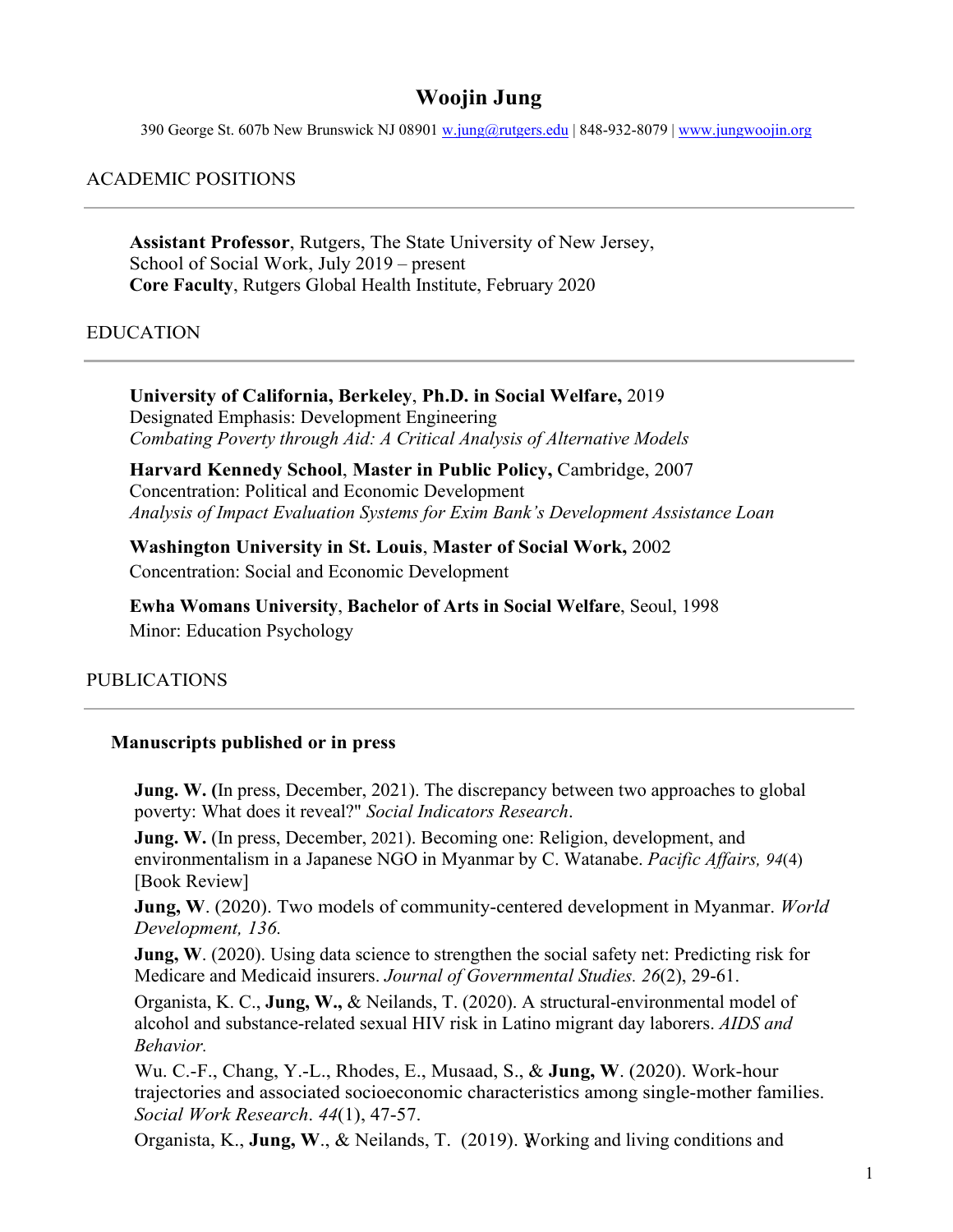psychological distress in Latino migrant day laborers. *Health Education & Behavior*, *46*(4), 637-647.

Kim, P. H., & **Jung, W**. (2018). Ownership and planning capacity in the Asian-style development cooperation: South Korean knowledge sharing program to Vietnam. *Korea Observer*, *49*(2), 349-368.

Chun, S.-H. & **Jung, W.** (2013). Delivering aid to African agriculture: New directions. *World Agriculture*, *153*(5), 55-80.

**Jung. W.** (2010). Financial analysis and performance measurement of Oxfam America, *Journal of International Development Cooperation*, *2010*(2), 108-126.

**Jung, W.** (2010). The strategic partnership between Samsung Electronics and UNICEF India. *Journal of International Development Cooperation*, *2010*(1), 92-124.

#### **Manuscripts under Review**

**Jung, W**. (Revise and resubmit). Mapping community development projects: Spatial analysis in Myanmar. *World Development*.

**Jung, W., & Lin, L. (Submitted).** Using satellite imagery and deep learning to evaluate aid distribution. *Plos One*

### **Manuscripts in preparation**

**Jung, W.** (Working paper). More aid to countries in need?

**Jung, W.** (Working paper). Changing aid landscape in the era of technology

Organista, K. C., **Jung, W.,** & Neilands, T. (In preparation). A Structural-Environmental Model of Alcohol and Substance Use in Latino Migrant Day Laborers

Pope. N. Nepomnyaschy L. **Jung, W.** (In preparation). The Racialized Differential Effect of Financial Capability on Material Hardship among Older Adults

#### **Book Projects**

**Jung, W.** (2016). Poverty and development. In Korea International Cooperation Agency (KOICA) (Ed.). *International development cooperation: Advanced level* (pp. 559-665). Korea International Cooperation Agency (KOICA).

**Jung, W.** (2012). *Social protection programs for the urban poor in the Global South.* Korea International Cooperation Agency (KOICA).

**Jung, W.** (2012). *Promoting pro-poor growth: Policy guidance*. Korea International Cooperation Agency (KOICA).

Kharas, H., Makino, K., & **Jung, W.** (Eds.). (2011). *Catalyzing development: A new vision for aid*. Brookings Institute Press.

**Jung, W.,** & Chung. Y.-A. (2011). *Strengthening the decentralized approach to aid management*. Korea International Cooperation Agency (KOICA).

**Jung, W.** (2010). *Korean development cooperation model*. Seongnam: Korea International Cooperation Agency (KOICA).

Bajracharya, A., **Jung, W**., Prabhakar, B., & Singh, D. (2006). *Empowerment of women from an excluded community in Bihar State*. UNICEF India.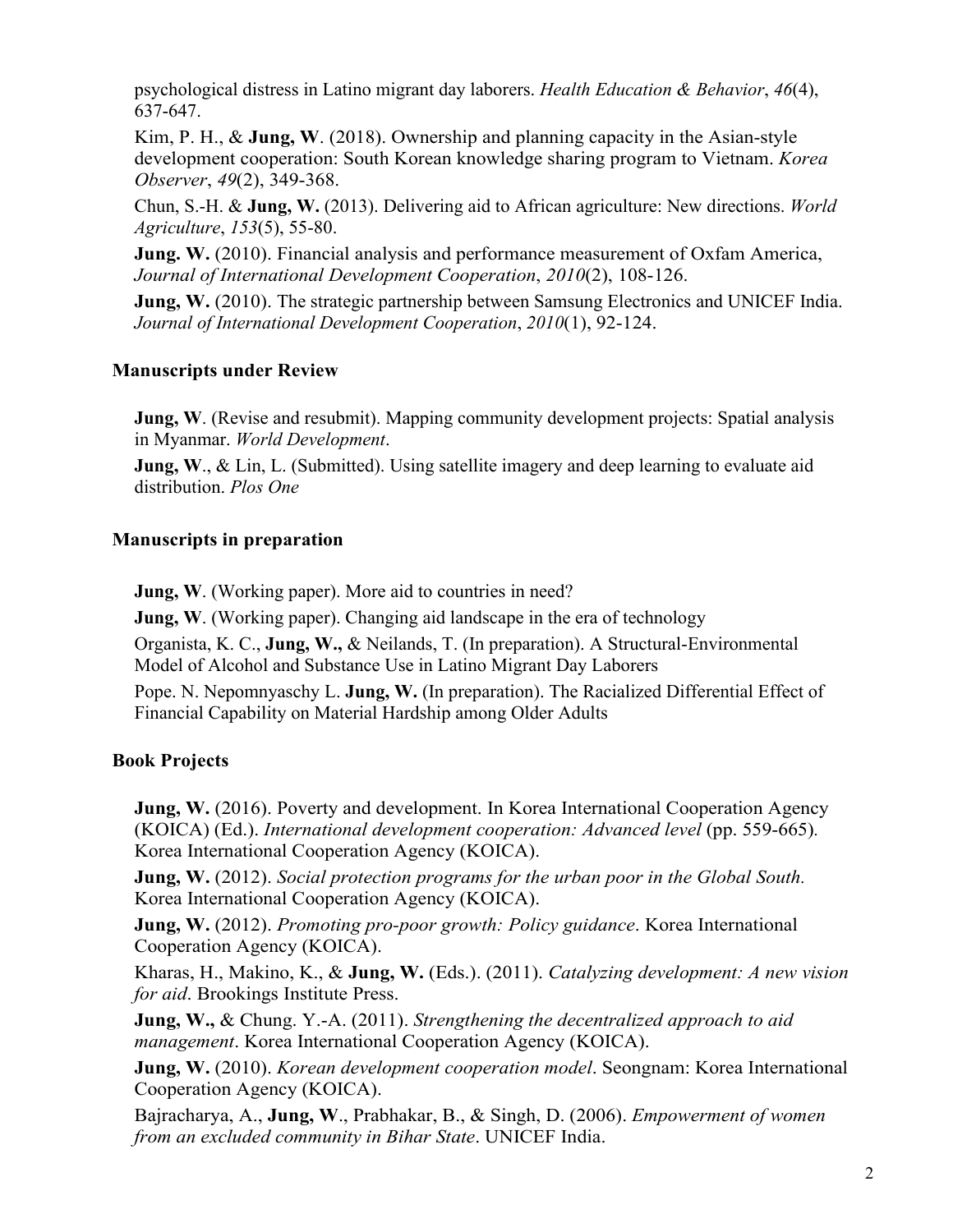### **Book Chapters**

**Jung, W**. (2016). Korea's development assistance in fragile states: What is at stake? In B. M. Howe (Ed.), *Post-conflict development in East Asia* (pp. 195-220). Routledge. Kim, P. H., & **Jung, W**. (2015). Does domestic welfare reform spill into development assistance overseas? The South Korean case. In R. Hasmath (Ed.), *Inclusive growth, development and welfare policy* (pp. 44-59). Routledge.

## GRANTS, AWARDS & PROFESSIONAL ACTIVITIES

### **Funded Research**

- Principal investigator, Collaborative Multidisciplinary Awards, Rutgers University Research Council, "Developing AI-informed vulnerability index to target food security pack (FSP) program in Zambia", 2021 June - Present
- Principal investigator, Global Seed Grant, "Exploring scalable multimodal approaches to identify vulnerable populations in the Congo" 2021 July - Present
- Principal investigator, Microsoft, "AI for Humanitarian Action Project" Azure Grant, 2021 March – 2023 March
- Co-PI, Impact Evaluation Fund (The lead author of a \$1 million impact evaluation proposal), Korea International Cooperation Agency, 2013

#### **Fellowship and scholarship**

- Nominated for the 2021 Microsoft Research Faculty Fellowship and the 2022 Andrew Carnegie Fellowship
- National Science Foundation (NSF) Innovations at the Nexus of Food, Water, and Energy Systems Program (InFEWS) Fellowship, 2017-2019
- NSF Research Traineeship Program (NRT) Grant, 2018
- Berkeley Connect Fellowship, U.C. Berkeley, 2017-2018
- Human Rights Center Fellowship, Human Rights Center, 2016
- Doctoral Completion Fellowship Award, Spring, 2017 & Fall, 2018
- Graduate Division Summer Grant, U.C. Berkeley Graduate Division, 2018, 2016 & 2014
- Social Welfare Block Grant Award, U.C. Berkeley, 2014-2015
- Development Studies Association Travel Funding, 2017
- Roy Family Scholarship, Harvard Kennedy School, 2006
- Daniel Sandra Scholarship, Washington University in St. Louis, 2002

### **Awards**

- 2020 Society for Social Work and Research Outstanding Social Work Doctoral Dissertation Award, Washington D.C. in 2020
- Highest Honors in Graduate Research Award, Korea Association of International Development Cooperation, 2016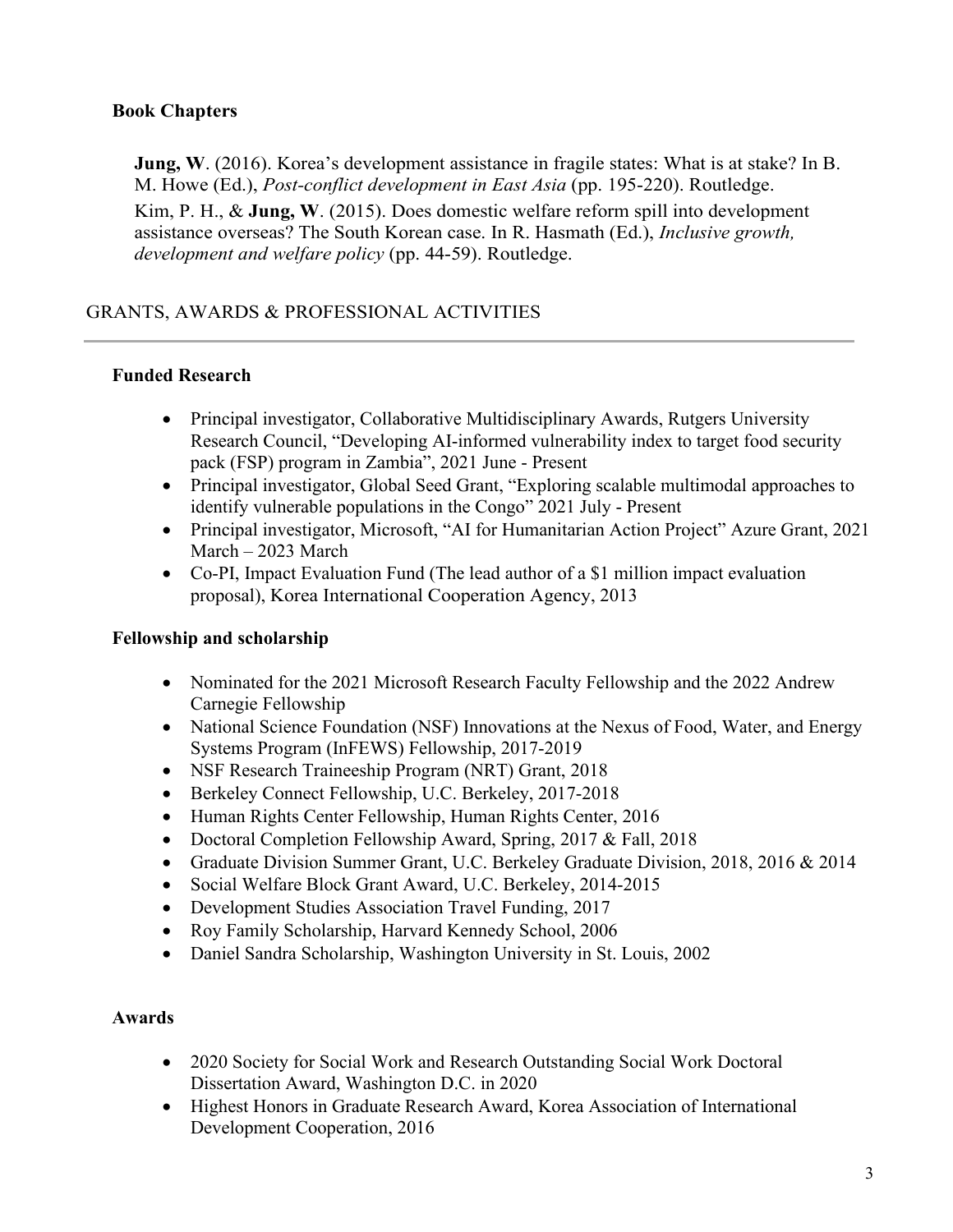- National Winner of the Influencing State Policy Contest, Council on Social Work Education, 2004
- Honorary Award and Scholarship for Community Services, Ewha Womans University, 1997

# **Professional Activities**

- Editorial board member of the Korean Association for Public Administration, 2020-present
- Ad-hoc reviewer: World Development, Social Science and Medicine, Social Indicators Research, International Journal of Social Welfare, 2020-present

## SELECTED PRESENTATIONS

### **Peer-Reviewed Presentations**

- **Jung, W**. Paper "AI-Informed Vulnerability Index to Target Food Security Pack in Zambia" accepted to the Session *Machine Learning for Leveraging Rich Data Sources* to the 2022 Association for Public Policy Analysis and Management (**APPAM)**.
- Ziemer, K., Ren C., Rodriguez M., & **Jung, W**. "Social Media as a Source of Data Lessons Learned and Implications for Utilizing Computational Methods in Social Work Research", to the 2022 Conference of the Society for Social Work and Research (**SSWR**).
- **Jung, W**. Using deep learning to evaluate the distribution of community development aid. Paper presented at the virtual 2021 Society for Social Work and Research (**SSWR**).
- **Jung, W**. Using deep learning to evaluate the distribution of community development aid. Paper presented at the virtual 2021 Society for Social Work and Research **(SSWR)**.
- Lee, J., **Jung, W**., & Ren, C. Teaching data science in social work: Lived experiences and future directions. accepted as a Panel in the Research and Program Evaluation Track at the Council on Social Work Education (**CSWE**) 66th 2020 Annual Program Meeting.
- **Jung, W**. Mapping community-led development aid: Combining satellite imagery and spatial data. Paper presented at the 2020 Society for Social Work and Research **(SSWR)** in Washington D.C.
- **Jung, W**. Mapping community-led development projects: Spatial analysis in Myanmar. Poster accepted at the 2019 Association for Public Policy Analysis and Management **(APPAM),** 2019 International Conference on Sustainable Development **(ICSD)** in New York, 2019 Society for Social Work and Research **(SSWR)** in Washington D.C., and Geospatial Analysis for International Development in Berkeley (**Geo4Dev**).
- **Jung, W**. Discrepancy between two approaches to global poverty: What does it reveal? Paper presented at the 2018 Society for Social Work and Research **(SSWR)** in Washington D.C. and the 2016 Development Studies Association **(DSA)** in Oxford, UK.
- **Jung, W**., & Organista, K. Working and living conditions and psychological distress in Latino migrant day laborers. Paper presented at the 2018 Society for Social Work and Research **(SSWR)** in Washington D.C.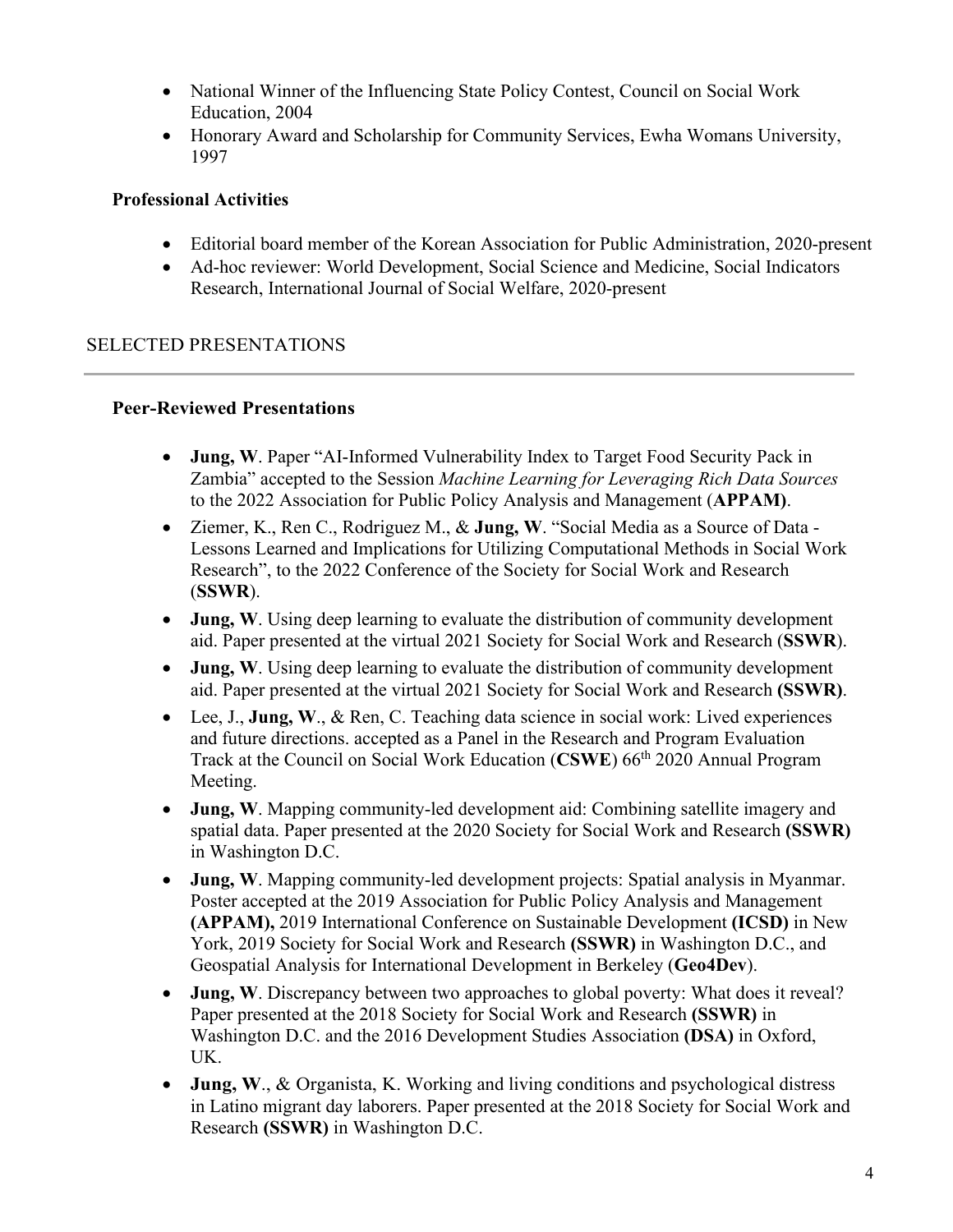- **Jung, W**. Analytical framework for community-driven development (CDD) in fragile states: A case study in Myanmar. Paper presented at the 2017 Development Studies Association **(DSA)** in Bradford.
- **Jung, W**. Evidence in a changing aid landscape. Paper presented at the 2017 Development Studies Association **(DSA)** in Bradford.
- **Jung, W**. More aid to countries in need? Paper presented at the 2015 International Conference on Sustainable Development **(ICSD)** in New York.
- Kim, P. H., & **Jung, W**. Does the welfare-ODA nexus exist? Paper presented at the 2012 Asian Political and International Studies Association **(APISA)** in Hong Kong.

## **Invited Presentations**

- Lecture, "Addressing global poverty through the convergence of AI and social welfare". 09/2021 at Sungkyunkwan University (SKKU).
- Lecture, "Data science" *Innovation-Technology-Inclusion Special Lecture Series*, in 4/2021 at Ewha Woman's University
- Moderator, "Changing landscape of development cooperation amidst and beyond COVID-19 in Asia" in 11/2020 at Asia Foundation.
- Presenter, "Combining satellite imagery with deep learning to predict poverty in datasparse contexts", hosted by the Korea Association of International Development and Cooperation (KAIDEC) and Seoul National University Asia Center in 07/2020 at Seoul National University.
- Presenter, "Using machine learning to evaluate aid distribution" in 01/2020 at the Institute of Governmental Studies, Department of Public Administration, Korea University in Seoul.
- Presenter, "Promoting pro-poor growth: From concept to practice," at the *Pro-Poor Growth and Development Cooperation: Experience and Lessons from Asia conference* in 06/2012 in Beijing. Hosted by Korea Development Institute and the Asia Foundation.
- Presenter, "Korea's assistance to fragile states" at the *East Asian Development and Human Security Workshop* in 11/2012 in Cambridge. Hosted by Korea Institute, Harvard University.
- Presenter, "Korea: The road from a successful recipient to a major donor" at *the 4th Seoul ODA International Conference* in 11/2011 in Seoul. Hosted by the Ministry of Foreign Affairs of Korea.
- Co-Chair, *Catalyzing Development: A New Vision for Aid Workshop* on 07/2010 in Washington D.C., Hosted by the Brookings Institute.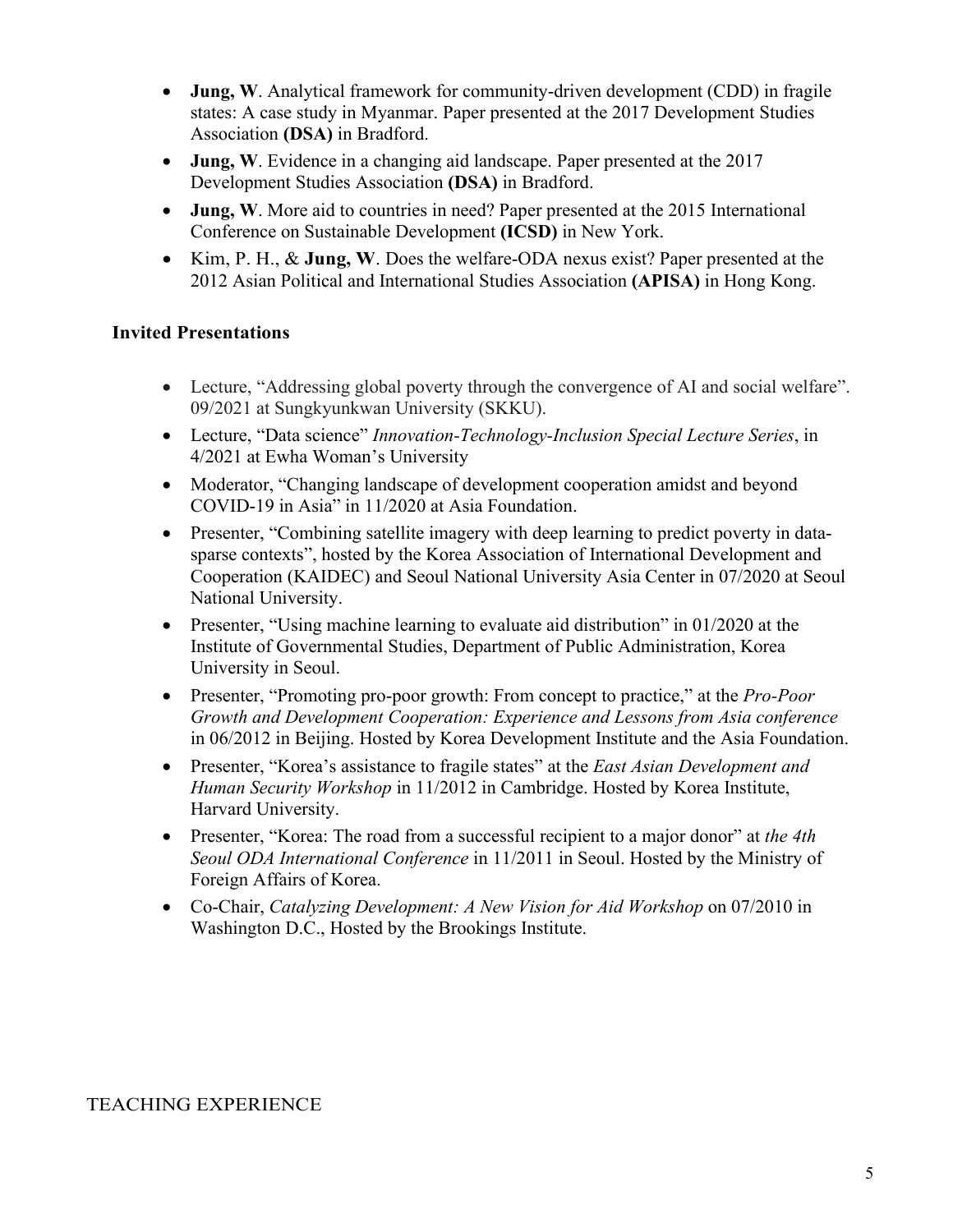|           | Global Social Development and Social Work                           | Rutgers                  | Spring, 2022   |
|-----------|---------------------------------------------------------------------|--------------------------|----------------|
|           | Research Methods I                                                  | Rutgers                  | Present        |
|           | Research Methods II                                                 | Rutgers                  | Present        |
|           | Advanced Statistical Methods II: Generalized                        | Rutgers                  | Present        |
|           | Linear Models (Ph.D. Seminar)                                       |                          |                |
| $\bullet$ | Social Welfare Policy                                               | U.C. Berkeley            | Summer, 2018   |
|           | Berkeley Connect (Mentored undergraduates in<br>small-group format) | U.C. Berkeley            | 2017-2018      |
|           | Data Science Discovery (Undergraduate                               | U.C. Berkeley            | 2015-2016      |
|           | Research Apprentice Program)                                        |                          |                |
| $\bullet$ | International Cooperation                                           | <b>Sogang University</b> | Spring, $2010$ |
| $\bullet$ | Multi-Ethnic Societies & Conflict Management                        | Ewha University          | Spring, 2012   |
|           | Globalization and Development                                       | Ewha University          | Spring, 2011   |
|           | Seminar in Social Welfare Research (GSI)                            | U.C. Berkeley            | 2014-2016      |
|           | Social Work as a Profession (GSI)                                   | U.C. Berkeley            | Spring, 2014   |
|           | Economic Analysis of Public Policy (TA)                             | Harvard                  | Fall, 2006     |
|           | Quantitative Analysis & Empirical Methods                           | Harvard                  | Spring, $2006$ |
|           |                                                                     |                          |                |

(TA)

#### RESEARCH EXPERIENCE

## **University of California Berkeley**

| Statistician,<br>Data<br>Analyst                                     | Combining satellite imagery and call<br>detailed records to measure poverty<br>Mentored by Joshua Blumenstock | Big Data and<br>Development Project                                             | Spring, 2019 |
|----------------------------------------------------------------------|---------------------------------------------------------------------------------------------------------------|---------------------------------------------------------------------------------|--------------|
|                                                                      | Income support program and employment<br>trajectories among single-mother families<br>PI: Yu-Ling, Chang      | Funded by Institute<br>for Research on Labor<br>and Employment                  | 01-08, 2018  |
|                                                                      | Trace the digital fingerprints of impact<br>evaluation studies<br>PI: Woojin Jung                             | Berkeley Institute of<br>Data Science,<br>Center for Effective<br>Global Action | 2015-2016    |
| <b>Malcolm Wiener Center for Social Policy at Harvard University</b> |                                                                                                               |                                                                                 |              |
| Data<br>Analyst                                                      | Development of indicators to measure<br>improvement in the quality of justice<br>PI: Christopher Stone        | Criminal Justice<br>Policy and<br>Management                                    |              |

The effect of workplace policy on family caregiving and community *Co-PI: Alison Earle, Robert Putnam* School of Public Health & Harvard Kennedy School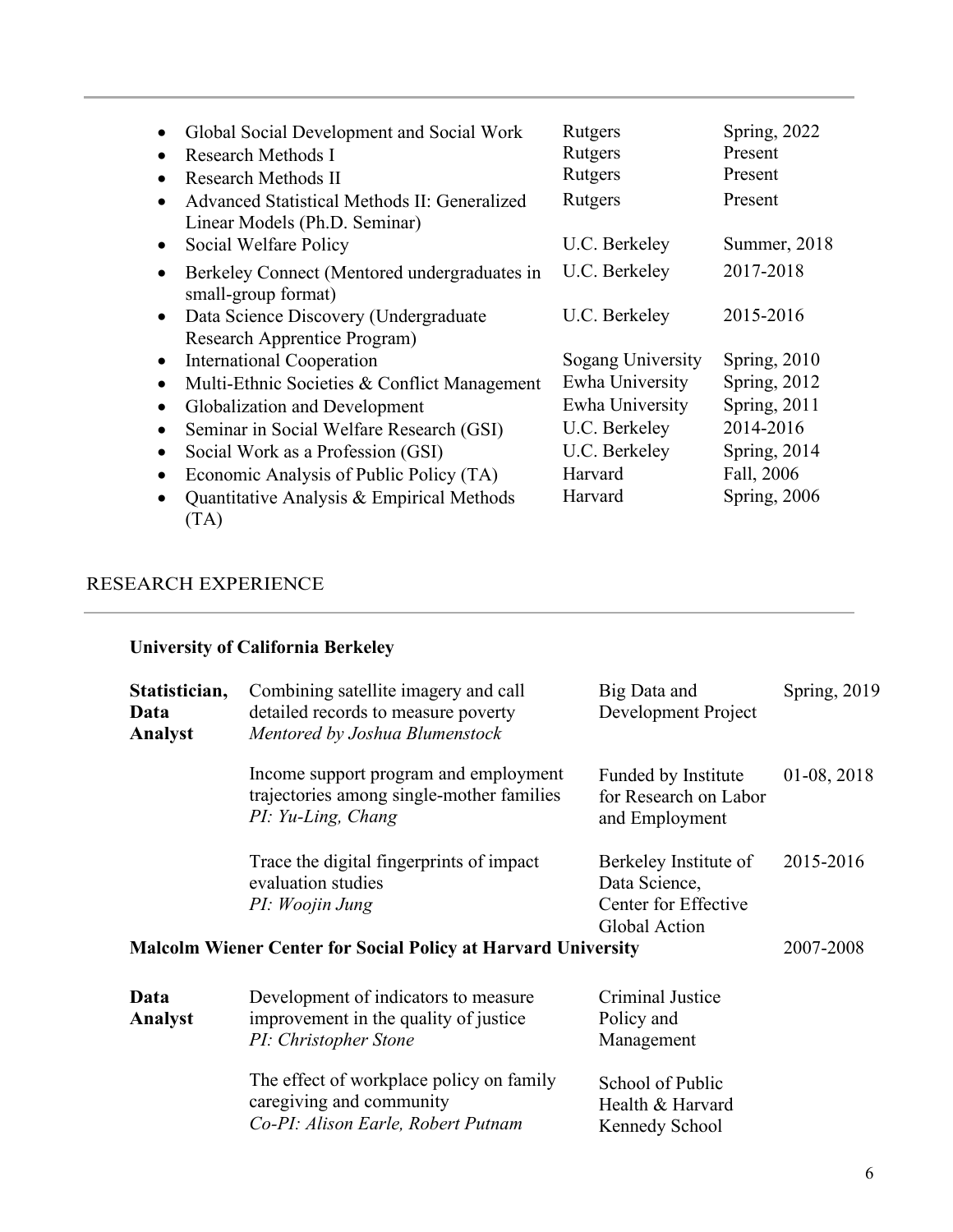# SELECTED PROFESSIONAL EXPERIENCE

| <b>Evaluation</b><br><b>Specialist</b>                                    | Designed impact evaluation of community KOICA & KDI<br>development projects in Myanmar and<br>conducted a feasibility study in Cambodia<br>Co-PI: Seung-Hun Chun & Woojin Jung                                               |                                                                                                        | 2013-2015 |  |  |
|---------------------------------------------------------------------------|------------------------------------------------------------------------------------------------------------------------------------------------------------------------------------------------------------------------------|--------------------------------------------------------------------------------------------------------|-----------|--|--|
|                                                                           | Evaluated training programs for health<br>care professionals from Laos, Tanzania,<br>and Vietnam PI: Minah Kang                                                                                                              | Korea Foundation.<br>International<br>Healthcare                                                       |           |  |  |
| Korea Institute for Development Strategy (KDS) in Seoul                   |                                                                                                                                                                                                                              |                                                                                                        |           |  |  |
| <b>Senior</b><br>Researcher                                               | Led development research projects<br>· A Meta-analysis of Aid Evaluations<br>· Supporting Credit Cooperatives in<br>Cambodia and Myanmar<br>· Identifying Korea's Priority Aid Policy<br>Co-PI: Seung-Hun Chun & Woojin Jung | Commissioned by<br>the Prime<br>Minister's Office<br>& the Ministry of<br>Foreign Affairs<br>and Trade |           |  |  |
| <b>Graduate School of International Studies at Ewha Womans University</b> |                                                                                                                                                                                                                              |                                                                                                        |           |  |  |
| <b>Research</b><br><b>Fellow</b>                                          | · Cross-national Comparative Analysis of<br>the Effectiveness of Development<br>Assistance PI: Eun-Mi, Kim                                                                                                                   | <b>National Research</b><br>Foundation of<br>Korea                                                     |           |  |  |
|                                                                           | · Created an inter-governmental aid<br>information platform, Odakorea Co-PI:<br>Eun-Mi, Kim, Woojin Jung                                                                                                                     | Prime Minister's<br>Office                                                                             |           |  |  |
|                                                                           | Korea International Cooperation Agency (KOICA) in Seongnam                                                                                                                                                                   |                                                                                                        | 2009-2011 |  |  |
| <b>Senior</b><br><b>Policy</b><br>Analyst                                 | Analyzed OECD country's development<br>aid policies and produced policy reports<br>PI: Woojin Jung                                                                                                                           | Policy Research<br>Division                                                                            |           |  |  |
| <b>UNICEF Division of Policy and Planning in New York</b><br>2007-2008    |                                                                                                                                                                                                                              |                                                                                                        |           |  |  |
| Data<br><b>Analyst</b>                                                    | · Reviewed reports prepared by a Global<br>Study on Child Poverty country teams<br>· Assessed gender and human rights<br>mainstreaming in country programs                                                                   | Socio-Economic<br>Analysis Unit<br>Gender and Rights<br>Unit                                           |           |  |  |